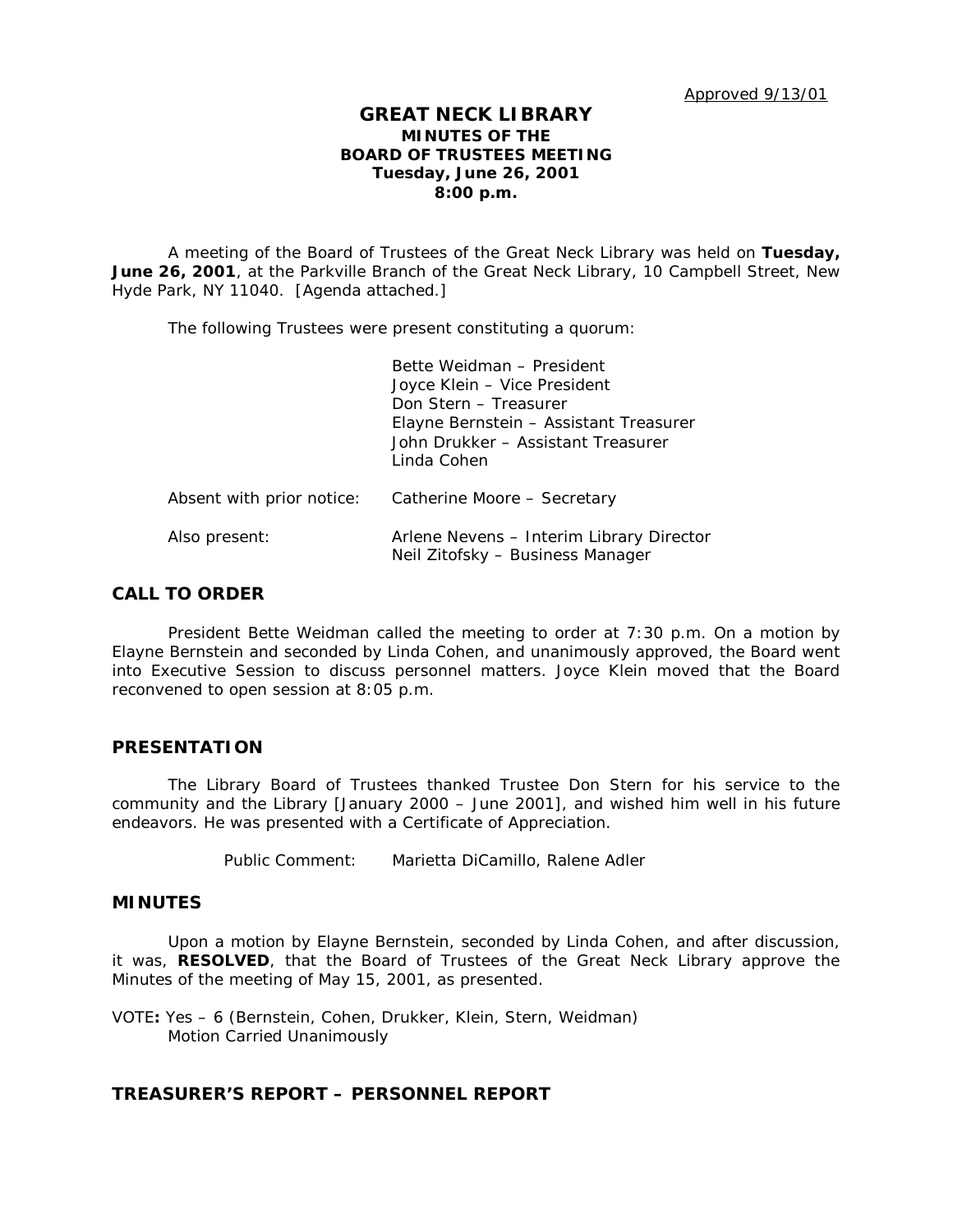### **Director's Search Expenses**

Upon a motion by Don Stern, seconded by Joyce Klein, and after discussion, it was, **RESOLVED,** that the Board of Trustees of the Great Neck Library, authorize the reimbursement of the travel expenses for Library Director candidates: coach airfare, airport transfers, meals and hotel room of those candidates traveling over one hundred (100) miles (automobile travel at 34.5 cents per mile), to be paid from the Recruitment line of the budget.

### **Treasurer's Report/Personnel Changes**

During the month of May, 2001, revenue received was \$911,296. Total expenses were \$571,927.

At the close of business, May 31, 2001, total operating fund holdings were \$3,350,016, which were on deposit at HSBC and The Bank of New York, and in Petty Cash funds at Main and the Branches. This compares to a May 31, 2000, balance of \$3,197,535.

Additionally, the balance of the Main Building and Special Services fund was \$1,123,912; the Automated Library fund was \$127,249; the Restricted Gift fund was \$43,773; the Branch and Special Services fund was \$121,862. These funds totaled \$1,416,796 on May 31, 2001. The May 31, 2000, total was \$1,446,140.

Upon a motion by Don Stern, seconded by Joyce Klein, and after discussion, it was, **RESOLVED,** that the Board of Trustees of the Great Neck Library, accept the June 26, 2001, Treasurer's Report with the Personnel Changes of May 16, 2001, through June 26, 2001 as amended.

VOTE: Yes – 6 (Bernstein, Cohen, Drukker, Klein, Stern, Weidman) *Motion Carried Unanimously*

Upon a motion by Don Stern, seconded by Linda Cohen, and after discussion, it was, **RESOLVED,** that the Board of Trustees of the Great Neck Library authorize the Treasurer to pay the persons named in the Check Register dated May 11, 2001, through June 19, 2001, Paid-Checks numbered 22403 through 22499, and To-Be-Paid Checks numbered 22500 through 22605, the sums set against their respective names, amounting in the aggregate to \$252,508.70.

VOTE: Yes – 6 (Bernstein, Cohen, Drukker, Klein, Stern, Weidman) *Motion Carried Unanimously*

### **Budget Line Transfer**

Upon a motion by Don Stern, seconded by Linda Cohen, and after discussion, it was,

**RESOLVED,** that the Board of Trustees of the Great Neck Library, authorize the operating budget line-item transfers as detailed in the 2001 Budget Reallocation Worksheet dated

VOTE: Yes – 6 (Bernstein, Cohen, Drukker, Klein, Stern, Weidman) *Motion Carried Unanimously*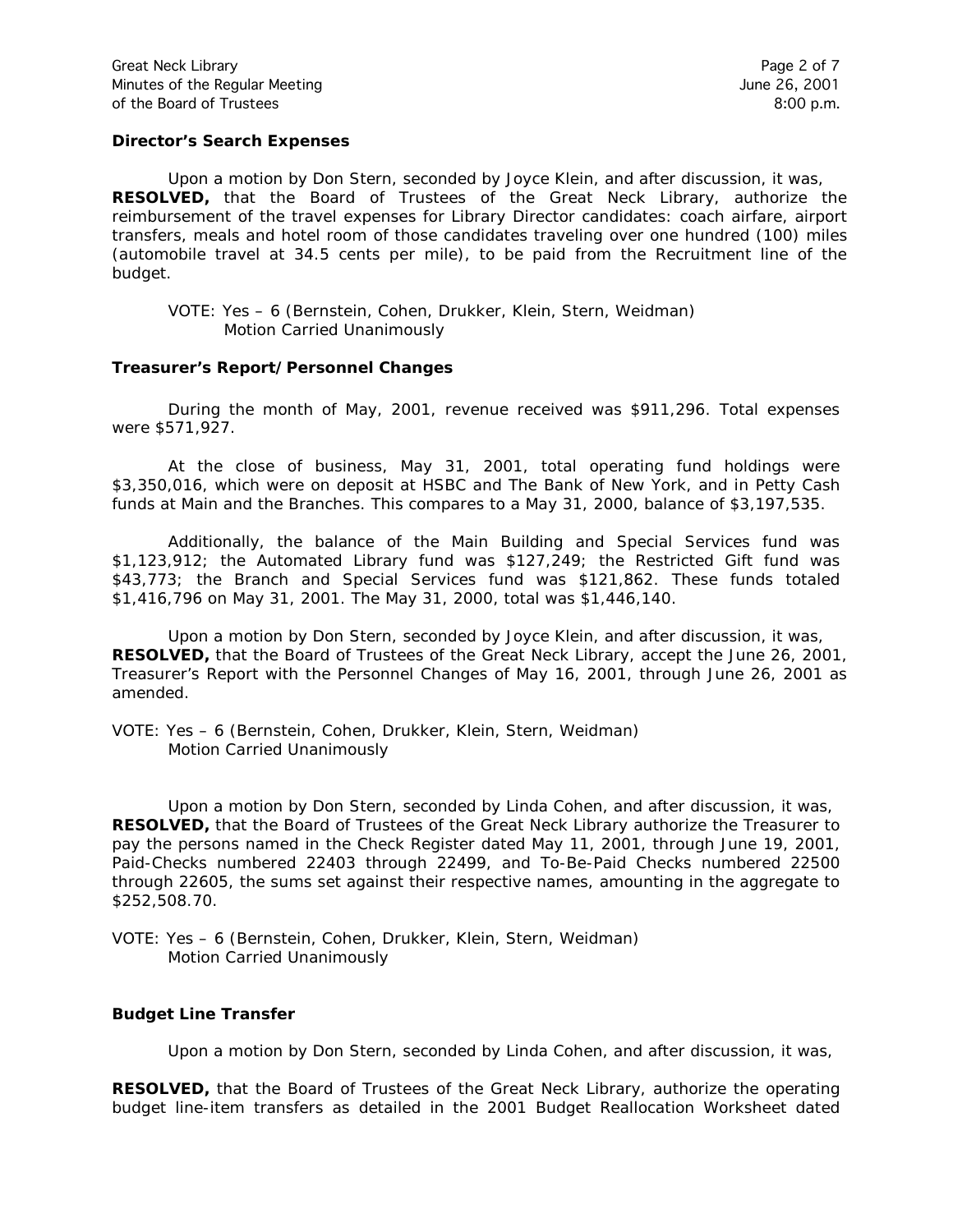June 26, 2001, a copy of which is to be appended to the Minutes of this meeting, as well as to the copy of the 2001 Budget maintained on file for the public at Main and the branches.

Public Comment: Marianna Wohlgemuth, Marietta DiCamillo

VOTE: Yes – 6 (Bernstein, Cohen, Drukker, Klein, Stern, Weidman) *Motion Carried Unanimously*

# **REPORTS**

### **Director's Report** (attached hereto)

Kathleen Cotter, who was honored as one of the Great Neck Plaza's "Star Performer", related her experience as the new Branch Librarian at the Station Branch Library for the past six months.

Public Comment: Ralene Adler

# **OLD BUSINESS**

## **September Meeting Date Change**

Upon a motion by Elayne Bernstein, seconded by Joyce Klein, and after discussion, it was, **RESOLVED,** that the Board of Trustees of the Great Neck Library change the date of the regular Board meeting from September 11, 2001, to September 13, 2001.

VOTE: Yes – 6 (Bernstein, Cohen, Drukker, Klein, Stern, Weidman) *Motion Carried Unanimously*

## **Tax Deferred Annuity Plan (TIAA-CREF)**

Upon a motion by John Drukker, seconded by Linda Cohen, and after discussion, it was, **RESOLVED,** that the Board of Trustees of the Great Neck Library approve the amendment of the Tax Deferred Annuity Plan effective January 1, 2001, in the form attached hereto and identified as Exhibit 1.

VOTE: Yes – 6 (Bernstein, Cohen, Drukker, Klein, Stern, Weidman) *Motion Carried Unanimously*

Upon a motion by John Drukker, seconded by Joyce Klein, and after discussion, it was, **RESOLVED,** that the Board of Trustees of the Great Neck Library approve that the officers of the Great Neck Library be, and each of them hereby is, authorized and directed to take such further action as may be necessary or advisable to effectuate the foregoing resolution.

VOTE: Yes – 6 (Bernstein, Cohen, Drukker, Klein, Stern, Weidman) *Motion Carried Unanimously*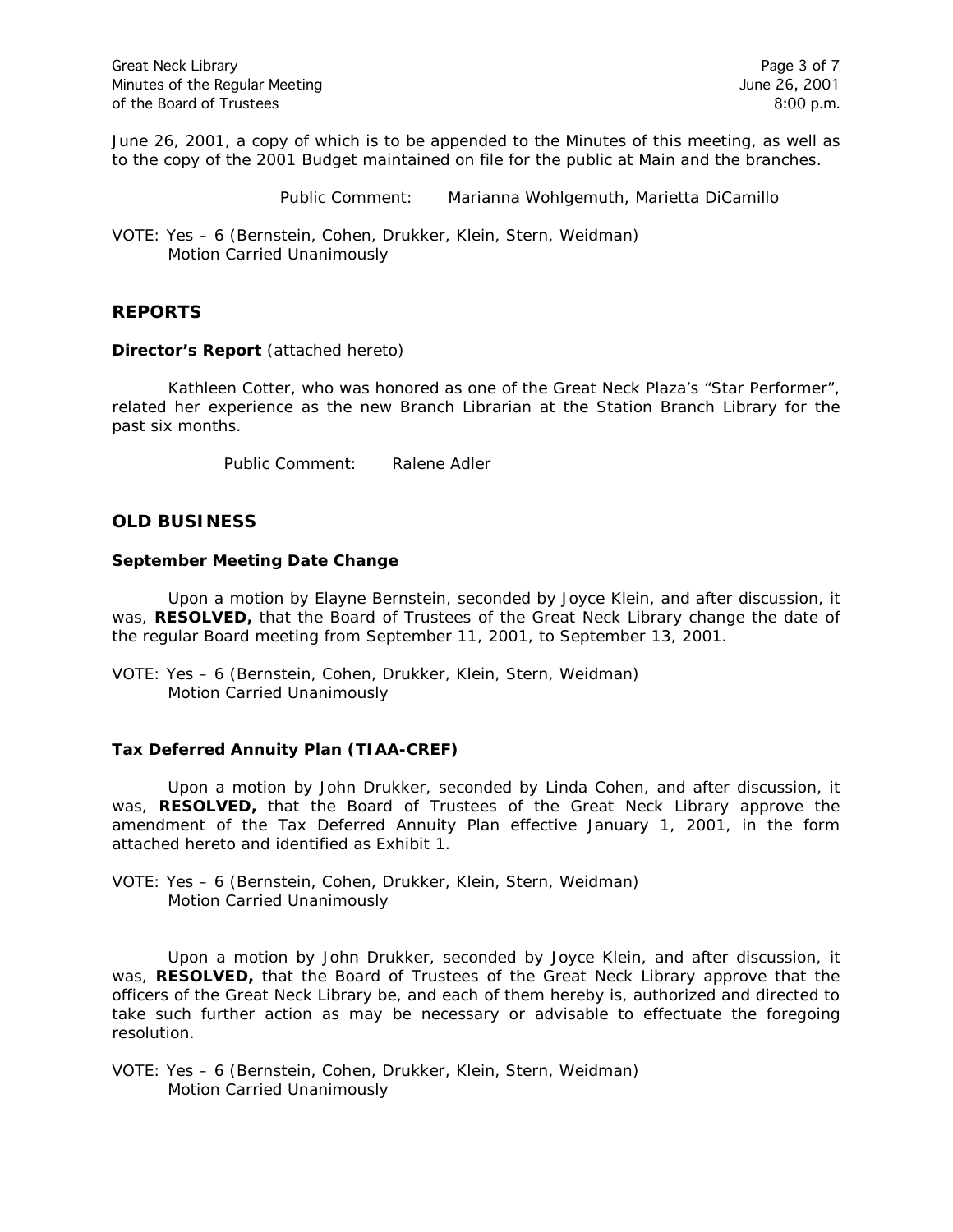## **Summer Operations (Personnel & Warrants)**

Upon a motion by Joyce Klein, seconded by Elayne Bernstein, and after discussion, it was, **RESOLVED,** that the Board of Trustees of the Great Neck Library authorize the Director to fill vacancies for existing positions in accordance with standard practices and that the President, Treasurer and Assistant Treasurers be authorized to sign checks in payment of operating expenses due from this date until the next regular Board meeting (scheduled for September 13, 2001) as approved for payment by the Director and the Business Manager. Such expenses shall have been incurred in accordance with established polices and procedures.

VOTE: Yes – 6 (Bernstein, Cohen, Drukker, Klein, Stern, Weidman) *Motion Carried Unanimously*

## **Automated Library Fund**

Upon a motion by Linda Cohen, seconded by Don Stern, and after discussion, it was, **RESOLVED,** that the Board of Trustees of the Great Neck Library authorize the transfer of \$50,000 from the Unappropriated General Fund Balance to the Automated Library Fund.

> Public Comment: Marianna Wohlgemuth, Mayor Daniel Nachmanoff, Ralene Adler, Marietta DiCamillo

VOTE: Yes – 6 (Bernstein, Cohen, Drukker, Klein, Stern, Weidman) *motion carried unanimously*

### **Main Building & Special Services Fund**

Upon a motion by Elayne Bernstein, seconded by Linda Cohen, and after discussion, it was, **RESOLVED,** that the Board of Trustees of the Great Neck Library approve the transfer of \$325,000 from the Unappropriated General Fund Balance to the Main Building and Special Services Fund.

> Public Comment: Murray Wallach, Ralene Adler, unidentified gentleman  $#1$ , unidentified gentleman  $#2$ , Marietta DiCamillo.

VOTE: Yes – 6 (Bernstein, Cohen, Drukker, Klein, Stern, Weidman) *Motion Carried Unanimously*

### **New York Library Association Conference**

Upon a motion by Linda Cohen, seconded by Elayne Bernstein, and after discussion, it was, **RESOLVED,** that the Board of Trustees of the Great Neck Library authorize the attendance of two members of the professional staff at the New York Library Association Conference to be held in Albany, New York, from October 17 – 20, 2001, at a cost not to exceed \$1,670, to be charged to the Travel/Conference line of the operating budget.

VOTE: Yes – 6 (Bernstein, Cohen, Drukker, Klein, Stern, Weidman) *Motion Carried Unanimously*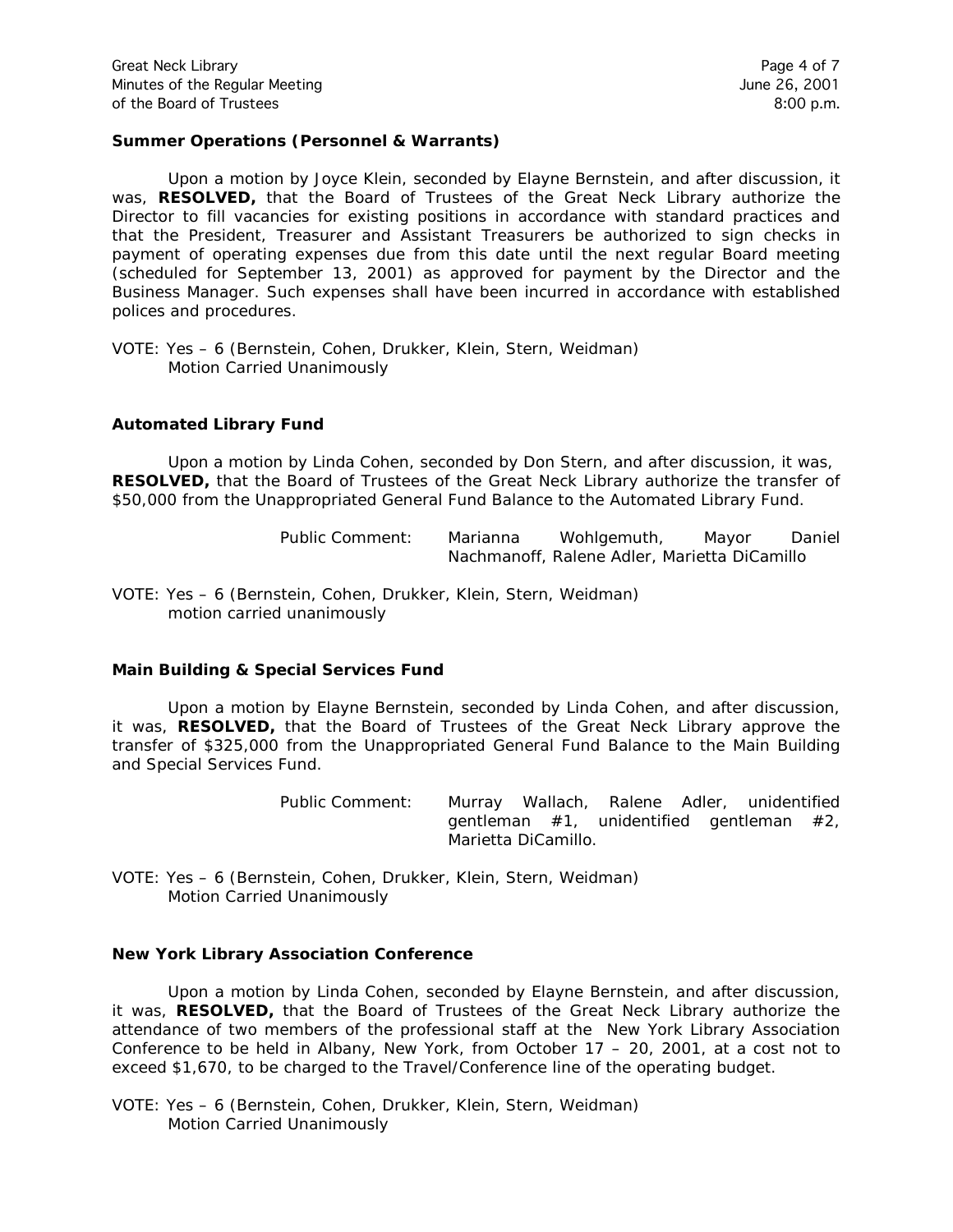## **NEW BUSINESS**

#### **Election of Treasurer**

Upon a motion by Bette Weidman, seconded by Joyce Klein, and after discussion, it was, **RESOLVED**, that the Board of Trustees of the Great Neck Library, appoint John Drukker as Treasurer to fill the office vacated by Don Stern until January 2002.

VOTE: Yes – 6 (Bernstein, Cohen, Drukker, Klein, Stern, Weidman) *Motion Carried Unanimously*

#### **Election of Asst. Treasurer**

Upon a motion by Bette Weidman, seconded by Joyce Klein, and after discussion, it was, **RESOLVED**, that the Board of Trustees of the Great Neck Library, appoint Linda Cohen as Assistant Treasurer to fill the office vacated by John Drukker until January 2002.

VOTE: Yes – 6 (Bernstein, Cohen, Drukker, Klein, Stern, Weidman) *Motion Carried Unanimously*

#### **Appointment to Board of Trustees**

Upon a motion by Don Stern, seconded by Joyce Klein, and after discussion, it was, **RESOLVED**, that the Board of Trustees of the Great Neck Library, appoint William Morrill to the Board of Trustees to fill the seat vacated by Trustee Don Stern until January 2002.

VOTE: Yes – 6 (Bernstein, Cohen, Drukker, Klein, Stern, Weidman)

#### *Motion Carried Unanimously*

#### **Administrative Re-Organization**

Upon a motion by Elayne Bernstein, seconded by Linda Cohen, and after discussion, it was, **RESOLVED**, that the Board of Trustees of the Great Neck Library, establish the position of Assistant Director.

- Public Comment: Ralene Adler, Unidentified gentleman #1, Mayor Daniel Nachmanoff, Stanley Romaine, Marianna Wohlgemuth, Karen Rubin, Marietta DiCamillo, JoAnn Farley, Unidentified lady.
- VOTE: Yes 6 (Bernstein, Cohen, Drukker, Klein, Stern, Weidman) *Motion Carried Unanimously*

Upon a motion by Bette Weidman, seconded by Don Stern, and after discussion, it was, **RESOLVED**, that the Board of Trustees of the Great Neck Library appoint Arlene Nevens as Assistant Director.

VOTE: Yes – 6 (Bernstein, Cohen, Drukker, Klein, Stern, Weidman) *Motion Carried Unanimously*